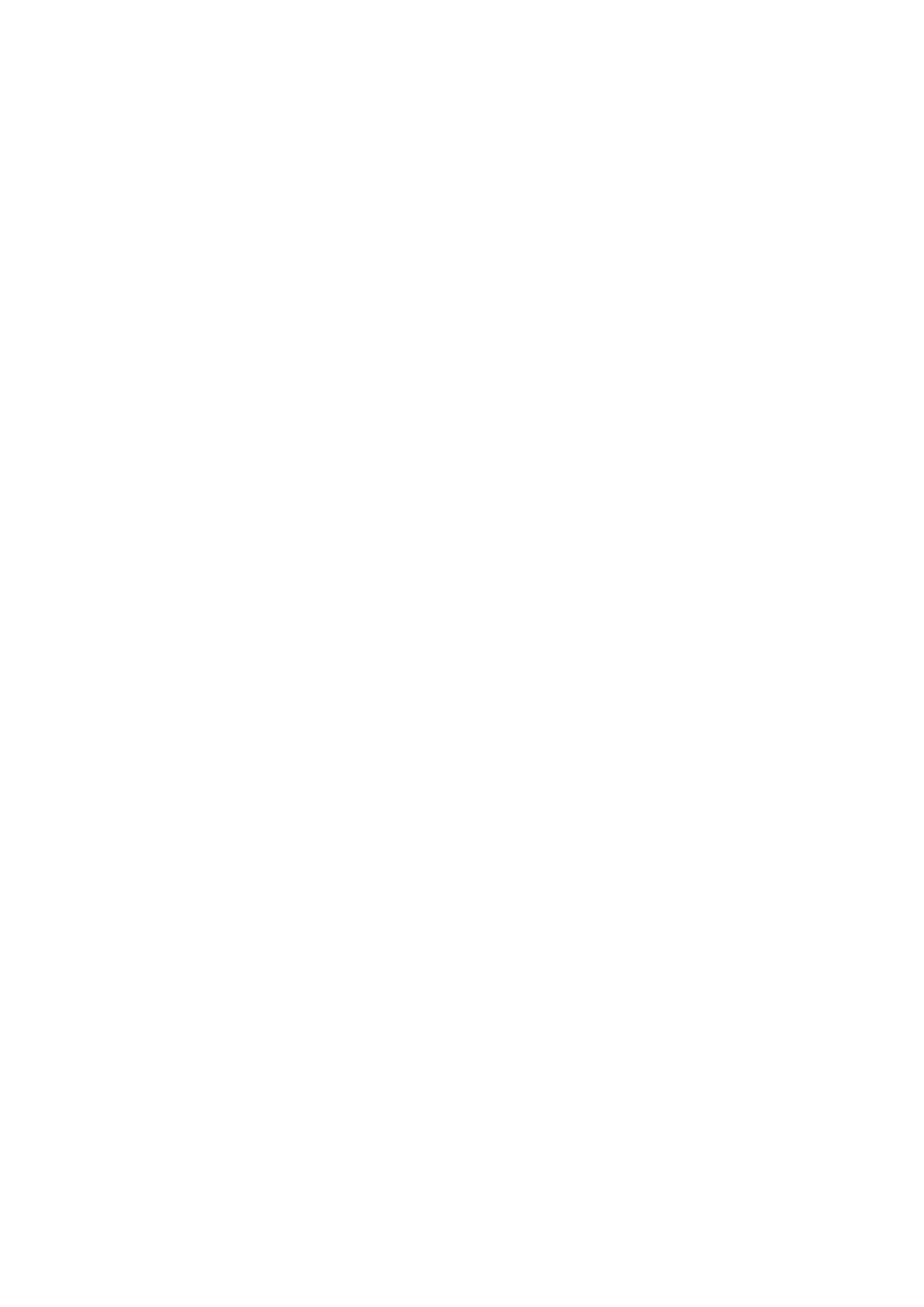| Date                   | Con | Lab | Lib<br>Dem | Other          | Con<br>lead<br>over<br>Lab |
|------------------------|-----|-----|------------|----------------|----------------------------|
|                        | ℅   | ℅   | ℅          | %              | %                          |
| 2010 cont.             |     |     |            |                |                            |
| October 7-8            | 42  | 38  | 12         | 8              | 4                          |
| October 6-7            | 42  | 38  | 12         | 8              | 4                          |
| October 5-6            | 42  | 40  | 11         | 7              | 2                          |
| October 4-5            | 43  | 39  | 11         | $\overline{7}$ | 4                          |
| October 3-4            | 41  | 39  | 12         | 8              | $\mathbf{2}$               |
| September 30-October 1 | 39  | 41  | 11         | 8              | $-2$                       |
| September 29-30        | 41  | 39  | 12         | 8              | $\overline{2}$             |
| September 28-29        | 41  | 39  | 12         | 9              | $\overline{\mathbf{2}}$    |
| September 27-28        | 41  | 40  | 12         | 8              | $\boldsymbol{\mathcal{L}}$ |
| September 26-27        | 39  | 40  | 12         | 9              | -1                         |
| September 23-24        | 39  | 38  | 15         | 9              | 1                          |
| September 22-23        | 41  | 37  | 13         | 8              | 4                          |
| September 21-22        | 43  | 36  | 14         | $\overline{7}$ | $\overline{7}$             |
| September 20-21        | 39  | 39  | 13         | 8              | 0                          |
| September 19-20        | 42  | 38  | 11         | 8              | 4                          |
| September 16-17        | 41  | 39  | 13         | $\overline{7}$ | $\overline{\mathbf{2}}$    |
| September 15-16        | 41  | 38  | 12         | 9              | $\overline{\mathbf{3}}$    |
| September 14-15        | 42  | 39  | 12         | 7              | $\overline{\mathbf{3}}$    |
| September 13-14        | 40  | 39  | 12         | 9              | $\overline{\mathbf{1}}$    |
| September 12-13        | 41  | 38  | 12         | 9              | 3                          |
| September 9-10         | 42  | 38  | 14         | 6              | 4                          |
| September 8-9          | 42  | 37  | 14         | 8              | 5                          |
| September 7-8          | 43  | 38  | 12         | $\overline{7}$ | 5                          |
| September 6-7          | 42  | 38  | 13         | 8              | 4                          |
| September 5-6          | 42  | 37  | 13         | 8              | 5                          |
| September 2-3          | 42  | 37  | 12         | 9              | 5                          |
| September 1-2          | 42  | 37  | 12         | 9              | 5                          |
| August 31-September 1  | 43  | 37  | 12         | 8              | 6                          |
| August 30-31           | 43  | 38  | 11         | 8              | 5                          |
| August 26-27           | 41  | 37  | 13         | 8              | 4                          |
| August 25-26           | 42  | 37  | 12         | 9              | 5                          |
| <b>August 24-25</b>    | 42  | 37  | 12         | 8              | 5                          |
| August 23-24           | 41  | 38  | 13         | 8              | 3                          |
| <b>August 22-23</b>    | 41  | 39  | 12         | 9              | $\overline{\mathbf{2}}$    |
| August 19-20           | 41  | 38  | 12         | 8              |                            |
| August 18-19           | 41  | 38  | 14         | 8              | $\frac{3}{3}$              |
| Agust 17-18            | 44  | 36  | 12         | $\overline{7}$ | 8                          |
| <b>August 16-17</b>    | 42  | 37  | 14         | 8              | 5                          |
| August 15-16           | 41  | 37  | 15         | 8              | 4                          |
| August 12-13           | 42  | 37  | 13         | $\overline{7}$ | 5                          |
| August 11-12           | 42  | 37  | 14         | 8              | 5                          |
| August 10-11           | 41  | 37  | 15         | 8              | 4                          |
| August 9-10            | 42  | 38  | 14         | $\overline{7}$ | 4                          |
| August 8-9             | 40  | 36  | 15         | 9              | 4                          |
| August 5-6             | 42  | 36  | 13         | 8              | 6                          |
| August 4-5             | 44  | 36  | 13         | 7              | 8                          |